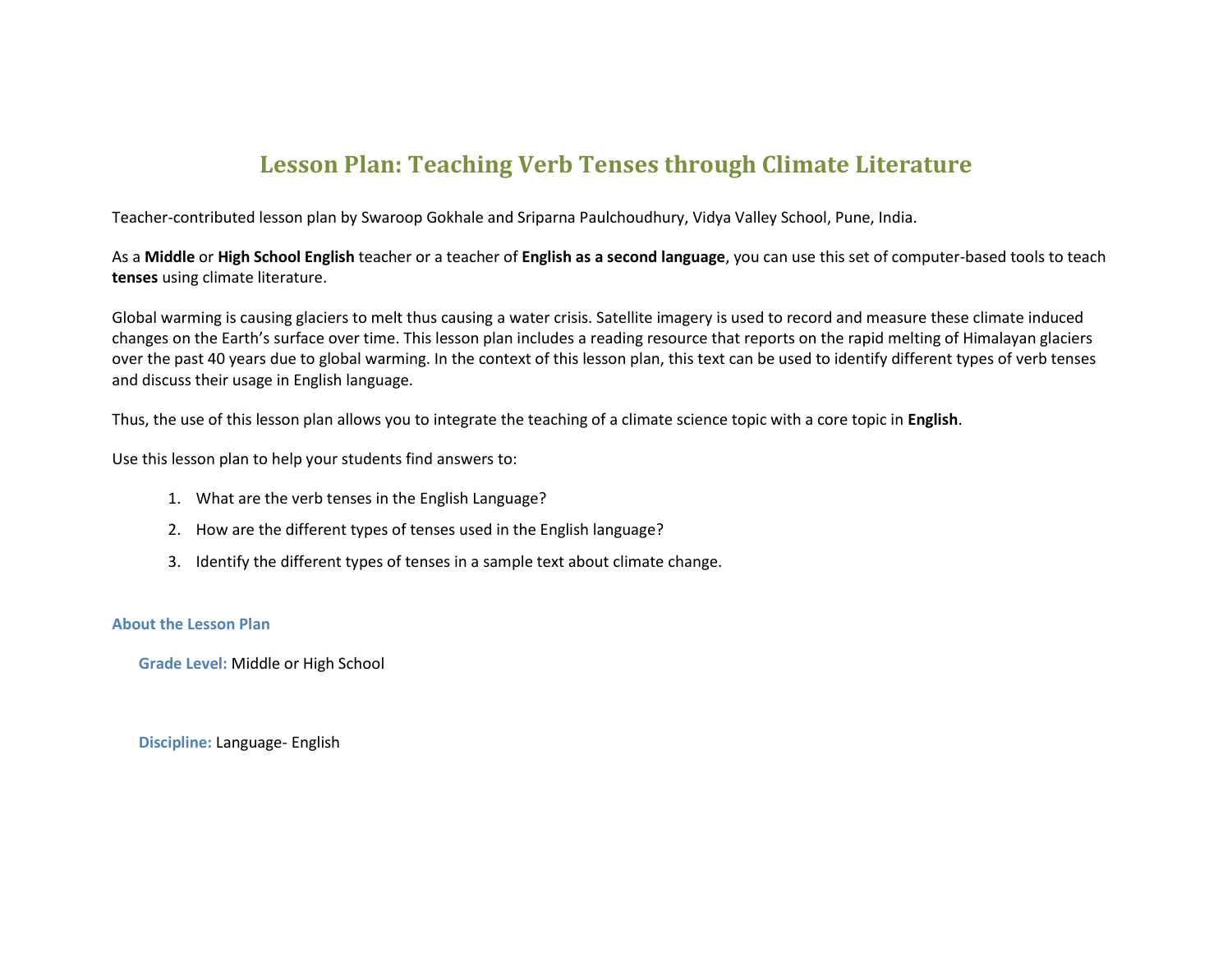**Topic(s) in Discipline:** Verb Tenses- Past, Present and Future, Subtypes of tenses- Simple, Continuous (progressive), Perfect.

**Climate Topic:** Introduction to Climate Change

**Location:** Global, Himalayas

**Access:** Online, Offline

**Language(s):** English

**Approximate Time Required:** 50- 60 min

**Contents** 

**1. Video lecture (~42 min)**

A video lecture that introduces each of the verb tenses through simple timelines and demonstrates their usage.

This can be accessed at: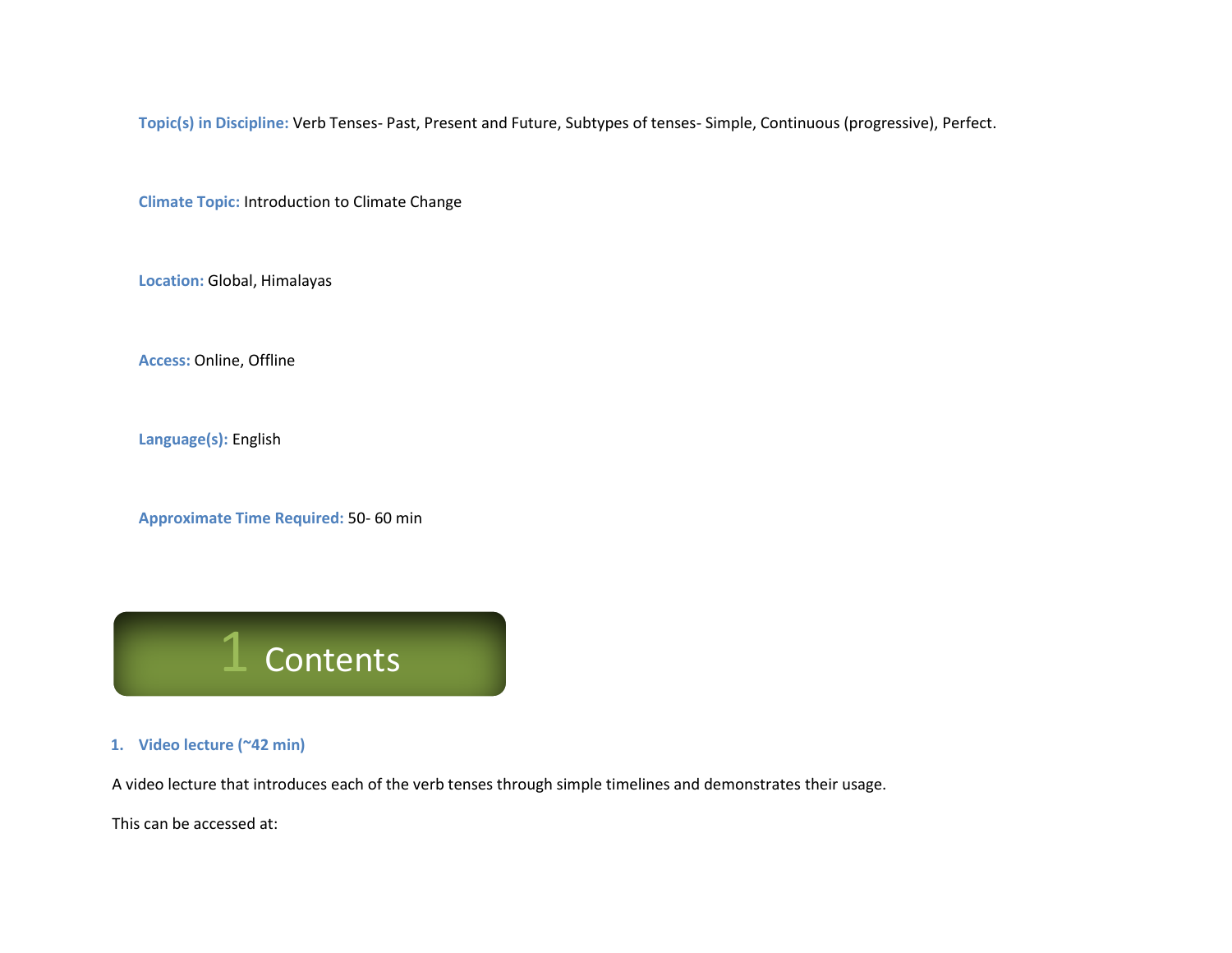[https://www.youtube.com/watch?v=a9\\_PGNWzzu8&feature=youtu.be](https://www.youtube.com/watch?v=a9_PGNWzzu8&feature=youtu.be)

#### **2. Reading and Classroom Activity (10-20 min)**

An article on global warming induced melting of Himalayan glaciers that can be used as a sample text to peruse for identification of the different verb forms.

The article can be accessed at:

<https://www.nationalgeographic.com/environment/2019/06/himalayan-glaciers-melting-alarming-rate-spy-satellites-show/>

Note: An answer key for this text can be accessed **here**.

#### **3. Suggested questions/assignments for learning evaluation**

- What are the verb tenses in the English Language?
- How are the different types of tenses used in the English language?
- Identify the different types of tenses in a sample text about climate change.

### 2 Step-by-step User Guide

Here is a step-by-step guide to using this lesson plan in the classroom/laboratory. We have suggested these steps as a possible plan of action. You may customize the lesson plan according to your preferences and requirements.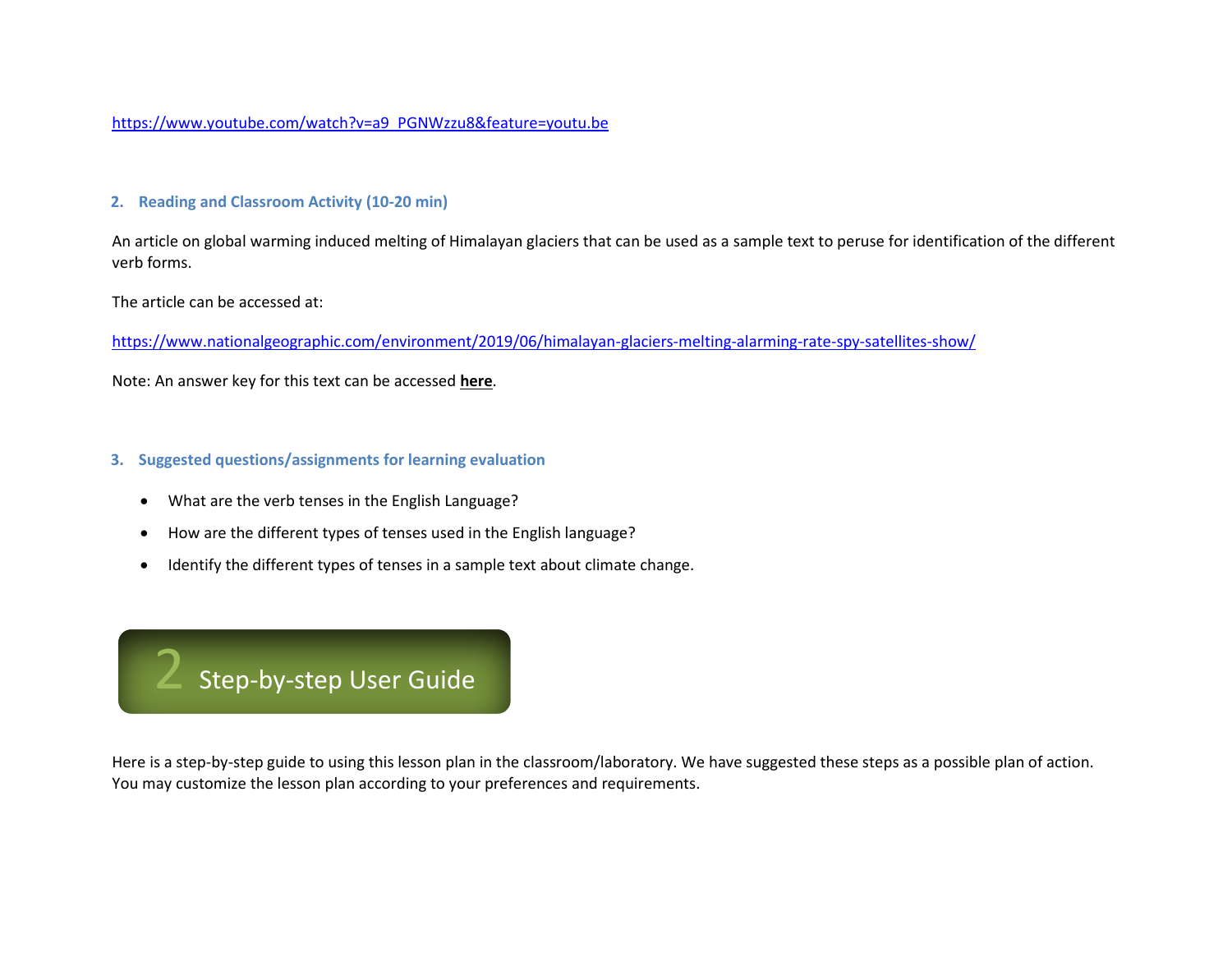#### **1. Topic introduction and discussion**

Use the video lecture, '[Using Timelines to Teach Verb Tenses](https://www.youtube.com/watch?v=a9_PGNWzzu8&feature=youtu.be)' by Dr. Dianne Tyers, Advance Consulting for Education (ACE), to introduce your students to verb tenses in English language. Use the simple timelines described in the video lecture to explain how each of the tenses-past, present and future- can be used. Use the lecture to also elaborate on the different sub-types of tenses-simple, continuous (progressive), and perfect- and their usage in English language.

This can be accessed at:

[https://www.youtube.com/watch?v=a9\\_PGNWzzu8&feature=youtu.be](https://www.youtube.com/watch?v=a9_PGNWzzu8&feature=youtu.be)

#### **2. Apply the learning by perusing a sample text on climate change**

Use the reading, '[Himalayan glaciers melting at alarming rate, spy satellites show](https://www.nationalgeographic.com/environment/2019/06/himalayan-glaciers-melting-alarming-rate-spy-satellites-show/)', by Stephen Leahy, National Geographic, to enable your students to apply their learning of tenses and their sub-types by examining this sample text and identifying them, as a classroom activity. Give your students handouts of the article and ask them to read it in pairs. Instruct them to highlight the verbs in the text and identify their tenses. As supporting material, an answer key is provided here for this sample text.

The article can be accessed at:

<https://www.nationalgeographic.com/environment/2019/06/himalayan-glaciers-melting-alarming-rate-spy-satellites-show/>

Note: An answer key for this text can be accessed **here**.

#### **3. Questions/Assignments**

Use the tools and the concepts learned so far to discuss and determine answers to the following questions:

- What are the verb tenses in the English Language?
- How are the different types of tenses used in the English language?
- Identify the different types of tenses in a sample text about climate change.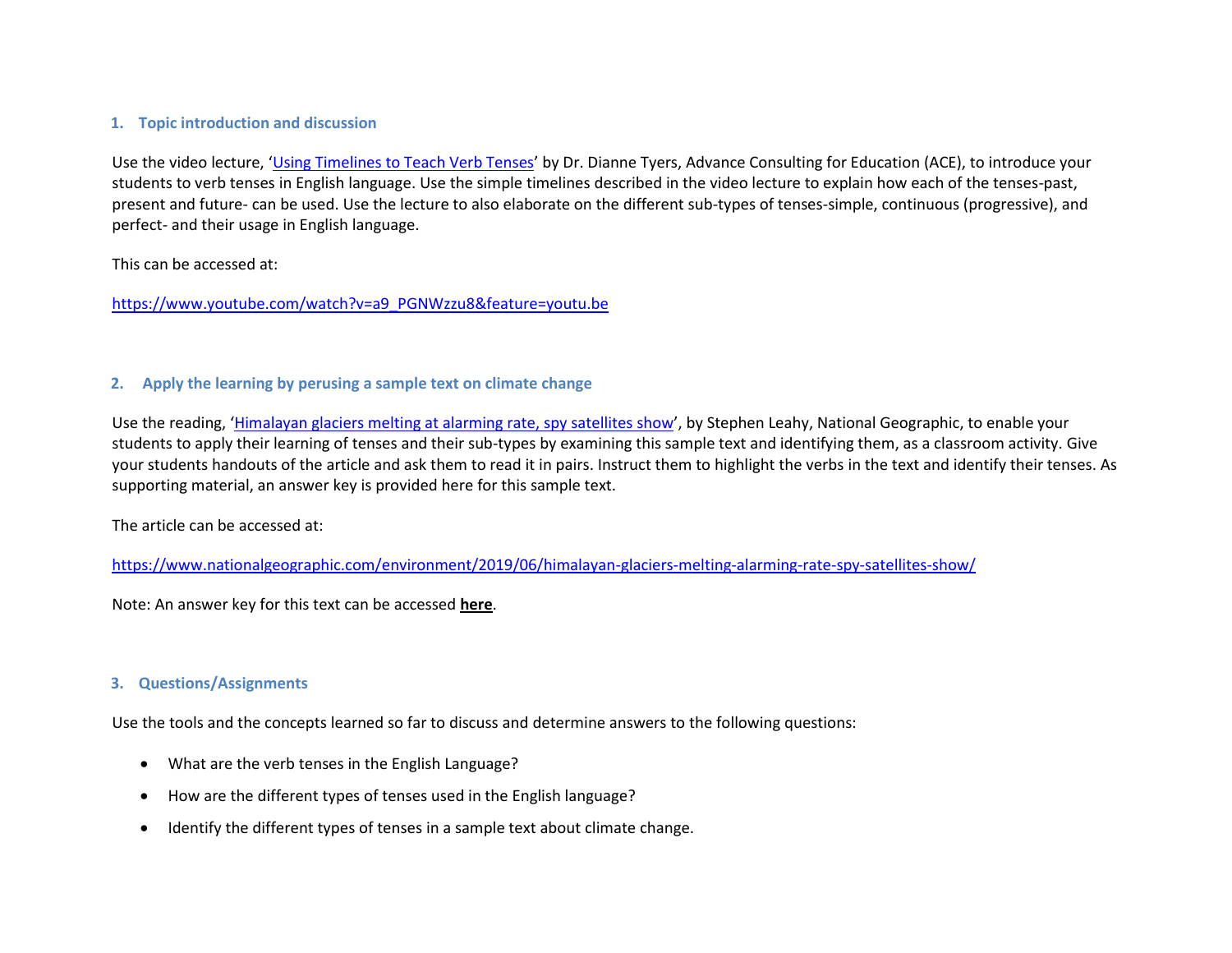## 3 Learning Outcomes

The tools in this lesson plan will enable students to:

- learn basic English grammar
- use tenses in English language
- learn about climate change



If you or your students would like to explore the topic further, these additional resources will be useful.

#### **1. Reading**

An article on the migration of poor farmers due to climate change that can be used as a sample text for identification of the different verb forms. This additional reading and identification of tenses in the text could be used as a homework assignment.

The article can be accessed at:

<https://www.nationalgeographic.com/news/2014/6/140623-migration-climate-indonesia-temperature-science/>